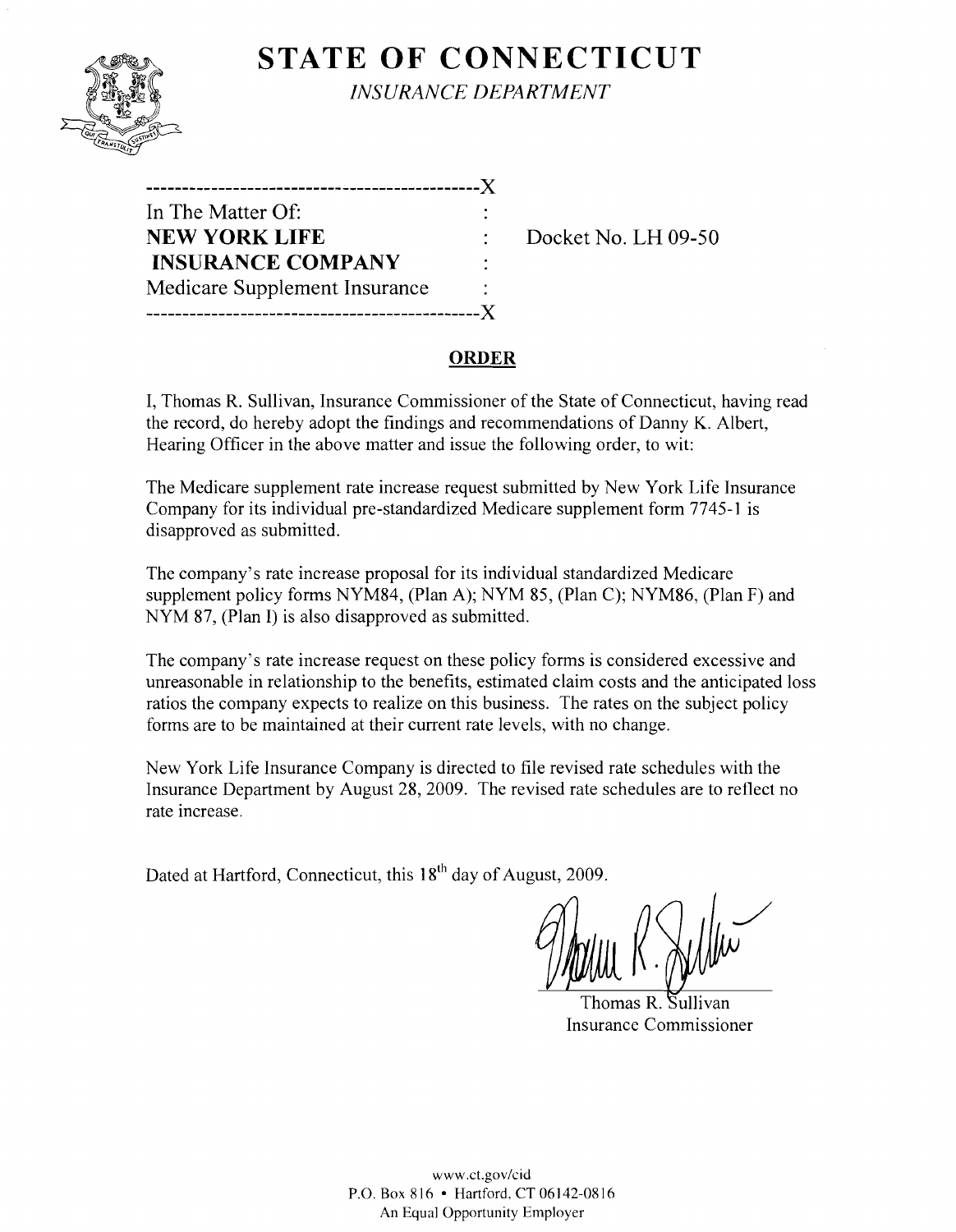# **STATE OF CONNECTICUT**



*INSURANCE DEPARTMENT* 

| ------------                  |  |
|-------------------------------|--|
| In The Matter Of:             |  |
| <b>NEW YORK LIFE</b>          |  |
| <b>INSURANCE COMPANY</b>      |  |
| Medicare Supplement Insurance |  |
|                               |  |

**NEW YORK LIFE** Docket No. **LH** 09-50

#### **PROPOSED FINAL DECISION**

### 1. **INTRODUCTION**

The Insurance Commissioner of the State of Connecticut is empowered to review rates charged for individual and group Medicare supplement policies sold to any resident of this State who is eligible for Medicare. The source for this regulatory authority is contained in Chapter 700c and Section 38a-495a of the Connecticut General Statutes.

After due notice a hearing was held at the Insurance Department in Hartford on July 23, 2009 to consider whether or not the rate increase requested by New York Life Insurance Company on its individual pre-standardized and standardized Medicare supplement business should be approved.

No members from the general public attended the hearing.

No one from New York Life Insurance Company attended the hearing.

The hearing was conducted in accordance with the requirements of Section 38a-474, Connecticut General Statutes, the Uniform Administrative Procedures Act, Chapter 54 of the Connecticut General Statutes, and the Insurance Department Rules of Practice, Section 38a-8-1 et seq. of the Regulations of Connecticut State Agencies.

A Medicare supplement (or Medigap) policy is a private health insurance policy sold on an individual or group basis which provide benefits that are additional to the benefits provided by Medicare. For many years Medicare supplement policies have been highly regulated under both state and federal law to protect the interests of persons eligible for Medicare who depend on these policies to provide additional coverage for the costs of health care.

Effective December 1,2005, Connecticut amended its program of standardized Medicare supplement policies in accordance with Section 38a-495a of the Connecticut General Statutes, and Sections 38a-495a-1 through 38a-495a-21 of the Regulations of Connecticut Agencies. This program, which conforms to federal requirements, provides that all insurers offering Medicare supplement policies for sale in the state must offer the basic "core" package of benefits known as Plan A. Insurers may also offer anyone or more of eleven other plans (Plans B through L).

> www.ct.gov/cid P.O. Box 816 • Hartford, CT 06142-0816 An Equal Opportunity Employer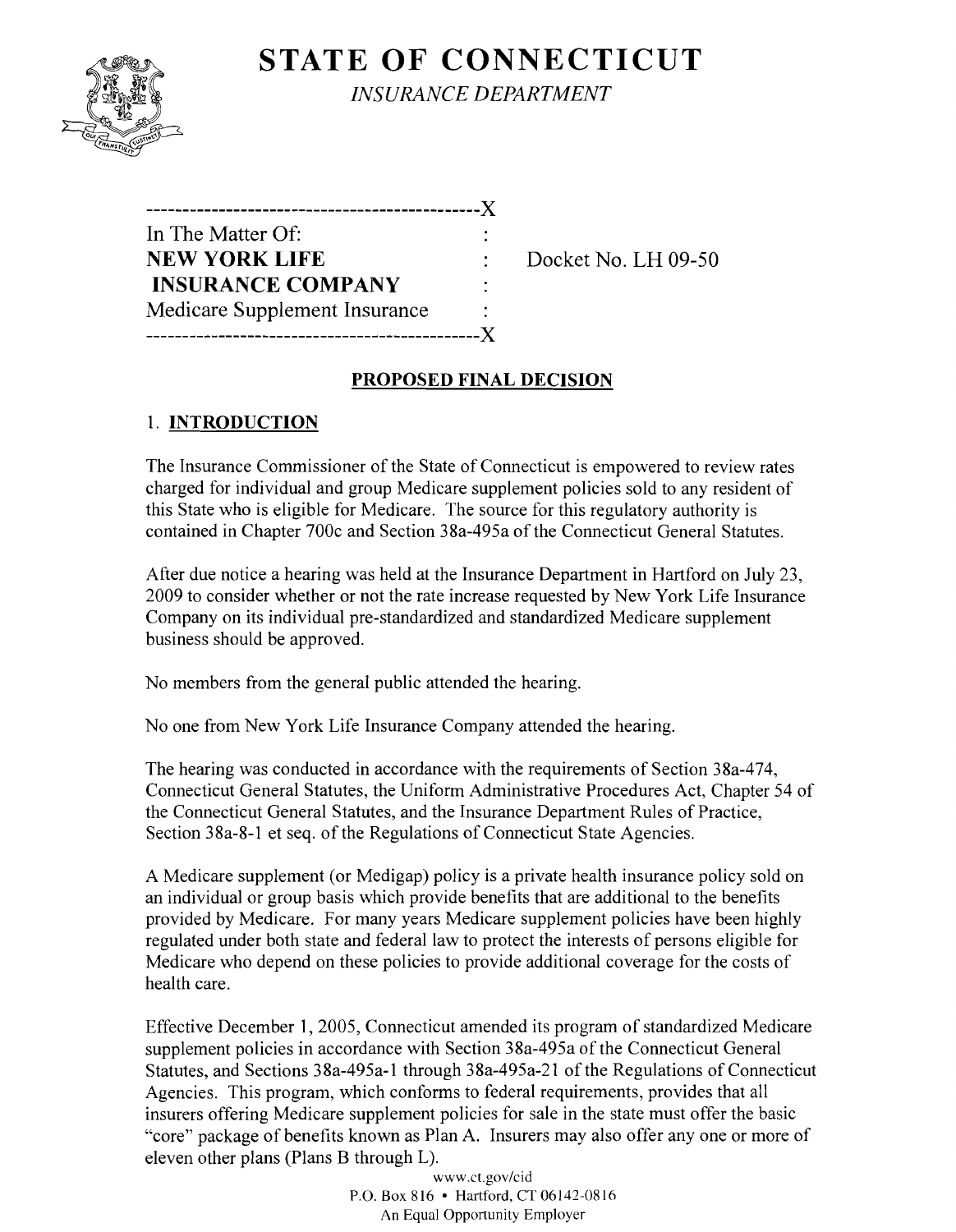Effective January 1,2006, in accordance with Section 38a-495c of the Connecticut General Statutes (as amended by Public Act 05-20) premiums for all Medicare supplement policies in the state must use community rating. Rates for Plans A through  $L$ must be computed without regard to age, gender, previous claims history or the medical condition of any person covered by a Medicare supplement policy or certificate.

The statute provides that coverage under Plan A through L may not be denied on the basis of age, gender, previous claims history or the medical condition of any covered person. Insurers may exclude benefits for losses incurred within six months from the effective date of coverage based on a pre-existing condition.

Effective October 1, 1998, carriers that offer Plan B or Plan C must make these plans as well as Plan A, available to all persons eligible for Medicare by reason of disability.

Insurers must also make the necessary arrangements to receive notice of all claims paid by Medicare for their insureds so that supplemental benefits can be computed and paid without requiring insureds to file claim forms for such benefits. This process of direct notice and automatic claims payment is commonly referred to as "piggybacking" or "crossover".

Sections 38a-495 and 38a-522 of the Connecticut General Statutes, and Section 38a-495a-l0 of the Regulations of Connecticut Agencies, state that individual and group Medicare supplement policies must have anticipated loss ratios of 65% and 75%, respectively. Under Sections 38a-495-7 and 38a-495a-l0 of the Regulations of Connecticut Agencies, filings for rate increases must demonstrate that actual and expected losses in relation to premiums meet these standards, and anticipated loss ratios for the entire future period for which the requested premiums are calculated to provide coverage must be expected to equal or exceed the appropriate loss ratio standard.

Section 38a-473 of the Connecticut General Statutes provides that no insurer may incorporate in its rates for Medicare supplement policies factors for expenses that exceed 150% of the average expense ratio for that insurer's entire written premium for all lines of health insurance for the previous calendar year.

#### II. **FINDINGS OF FACT**

After reviewing the exhibits entered into the record of this proceeding, and utilizing the experience, technical competence and specialized knowledge of the Insurance Department, the undersigned makes the following findings of fact:

1. New York Life Insurance Company has requested the approval of a  $5.0\%$  rate increase for its individual pre-standardized Medicare supplement policy form 7745-1 and its individual standardized Medicare supplement policy forms NYM84(A), NYM85(C), NYM86(F), and NYM87(I). This increase would go into effect on  $10/1/09$ .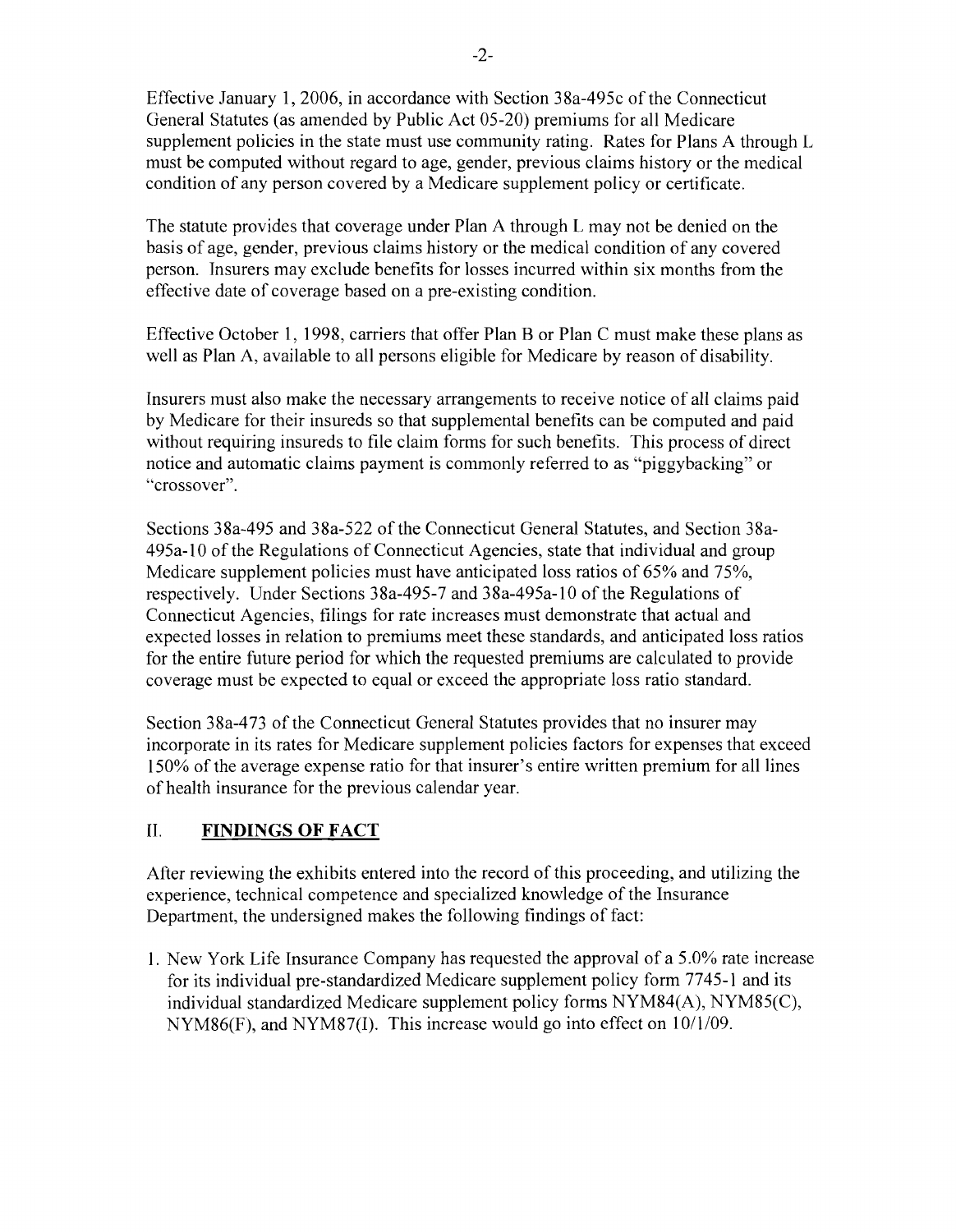2. In-force policies as of 12/31/08:

| Form     | Connecticut | Nationwide |
|----------|-------------|------------|
| 7745-1   |             | 884        |
| NYM84(A) |             | 35         |
| NYM85(C) |             | 131        |
| NYM86(F) | 11          | 904        |
| NYM87(I) |             |            |

3. The last approved rate increases for these policies were:

| Form     | Increase | Effective |
|----------|----------|-----------|
| 7745-1   | $5.00\%$ | 10/08     |
| NYM84(A) | 5.00%    | 10/08     |
| NYM85(C) | 5.00%    | 10/08     |
| NYM86(F) | $5.00\%$ | 10/08     |
| NYM87(I) | 5.00%    | 10/08     |

- 4. The block was agent solicited.
- 5. New York Life certified that their expense factors are in compliance with section 38a-473, C.G.S.
- 6. New York Life has conformed to subsection (e) of section 38a-495c, C.G.S. regarding the automatic processing of Part B claims, but has not complied with this requirement for Part A claims. They cite an unsuccessful attempt to enter into an arrangement with Blue Cross of Connecticut and are currently waiting for Blue Cross to sign a contract with them.
- 7. The proposed rates are designed to satisfy the Connecticut regulatory loss ratio of 65%.
- 8. The estimated loss ratios in Connecticut for 2007, 2008, and inception-to-date are as follows:

| Form     | 2007    | 2008    | Inception |
|----------|---------|---------|-----------|
| 7745-1   | 76.30%  | 72.93%  | 83.19%    |
| NYM84(A) | n/a     | n/a     | 124.56%   |
| NYM85(C) | 344.98% | 26.84%  | 73.74%    |
| NYM86(F) | 46.61%  | 100.82% | 95.84%    |
| NYM87(I) | 79.44%  | 35,87%  | 74.22%    |
| Total    | 79.34%  | 76.36%  | 76.69%    |
|          |         |         |           |

9. The estimated loss ratios on a nationwide basis for 2007,2008, and inception-to-date are as follows:

| Form     | <u> 2007</u> | 2008   | Inception |
|----------|--------------|--------|-----------|
| 7745-1   | 70.62%       | 70.62% | $60.49\%$ |
| NYM84(A) | 50.89%       | 56.54% | 60.58%    |